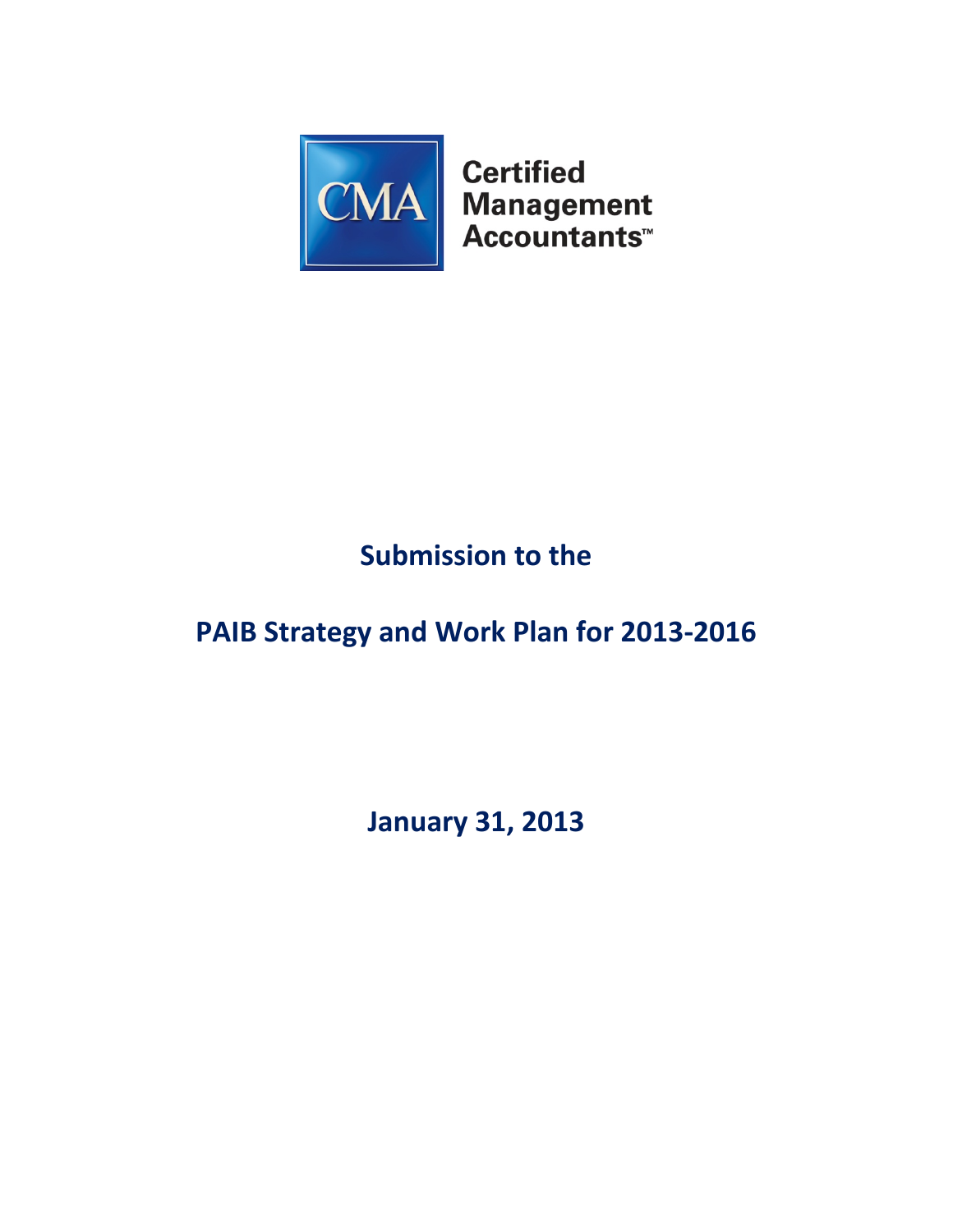

#### **Submission to the**

## **PAIB Strategy and Work Plan for 2013-2016**

## **Question 1 Do the proposed PAIB vision and objectives continue to reflect the best focus for IFAC to help its member organizations support their professional accountants in business and facilitate the profession's contribution to the development of sustainable and financial markets and strong international economies?**

The proposed PAIB vision and objectives is a global statement and independent from the country that's being talked about. For example, in Canada, IFAC (through its member bodies) has a well-established position of helping professional accountants in business, as opposed to some other countries where IFAC's doesn't have as strong of a presence with PAIB members. The first bullet point within the vision and objectives deals with the need to promote the value of PAIBs in the marketplace while the second bullet deals with the need to support member bodies. As a result of the diverse needs of the member bodies (e.g., developed versus emerging economies) PAIB's ability to deliver on the second objective can be a challenge. A question for IFAC to consider is how it can directly reach out to professional accountants who reside in countries that do not have a member body to support them if/when they leave audit firms to work in industry.

As a member organization, CMA Canada has adopted the terms "creating, enabling, preserving and reporting value" into its CMA Competency Map and expanded each of these terms with a list of specific competencies required through progressing career stages.

To avoid ambiguity amongst member organizations, CMA Canada suggests on defining the term "high-quality" used in the forthcoming paragraph on the outcomes IFAC hopes to achieve. Specifically, "provision of high-quality performance information" and "high-quality financial management and reporting practices by organizations."

#### **Question 2 Do the six areas of focus continue to reflect the significant issues of importance to professional accountants in business in your jurisdiction?**

The six areas of focus continue to reflect the significant issues of importance to professional accountants in business in our jurisdiction, however, two areas of focus that are critical to professional accountants in our jurisdiction that are absent from the list are strategic management and assurance. One recommendation is to embed strategic management within the area of "governance and ethics" or "financial and performance management," rather than adding another area of focus to the list. The assurance aspect pertains to how accountants in business need to interact with both internal and external audit/assurance professionals.